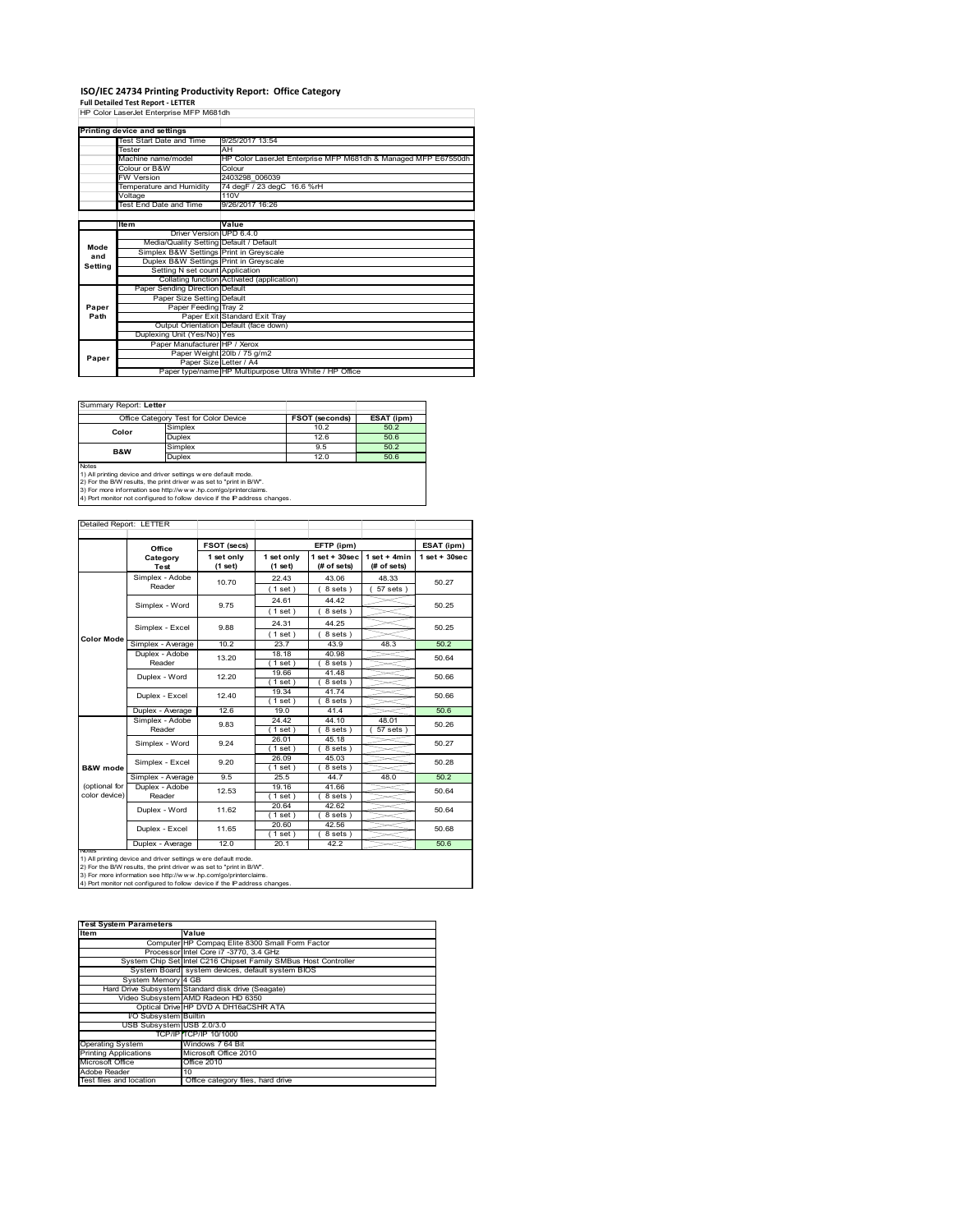# **ISO/IEC 24734 Printing Productivity Report: Office Category Full Detailed Test Report ‐ A4** HP Color LaserJet Enterprise MFP M681dh

|         | HP Color LaserJet Enterprise MFP M681dh |                                                                |
|---------|-----------------------------------------|----------------------------------------------------------------|
|         |                                         |                                                                |
|         | Printing device and settings            |                                                                |
|         | Test Start Date and Time                | 9/25/2017 13:54                                                |
|         | Tester                                  | AH                                                             |
|         | Machine name/model                      | HP Color LaserJet Enterprise MFP M681dh & Managed MFP E67550dh |
|         | Colour or B&W                           | Colour                                                         |
|         | <b>FW Version</b>                       | 2403298 006039                                                 |
|         | Temperature and Humidity                | 74 degF / 23 degC 16.6 %rH                                     |
|         | Voltage                                 | 110V                                                           |
|         | Test End Date and Time                  | 9/26/2017 16:26                                                |
|         |                                         |                                                                |
|         | Item                                    | Value                                                          |
|         | Driver Version UPD 6.4.0                |                                                                |
| Mode    | Media/Quality Setting Default / Default |                                                                |
| and     | Simplex B&W Settings Print in Greyscale |                                                                |
| Setting | Duplex B&W Settings Print in Greyscale  |                                                                |
|         | Setting N set count Application         |                                                                |
|         |                                         | Collating function Activated (application)                     |
|         | Paper Sending Direction Default         |                                                                |
|         | Paper Size Setting Default              |                                                                |
| Paper   | Paper Feeding Tray 2                    |                                                                |
| Path    |                                         | Paper Exit Standard Exit Tray                                  |
|         |                                         | Output Orientation Default (face down)                         |
|         | Duplexing Unit (Yes/No) Yes             |                                                                |
|         | Paper Manufacturer HP / Xerox           |                                                                |
| Paper   |                                         | Paper Weight 20lb / 75 g/m2                                    |
|         | Paper Size Letter / A4                  |                                                                |
|         |                                         | Paper type/name HP Multipurpose Ultra White / HP Office        |

Summary Report: **A4**

| $55$ $100$ $100$ $100$ $100$                                               |                                                                |                       |            |  |  |  |
|----------------------------------------------------------------------------|----------------------------------------------------------------|-----------------------|------------|--|--|--|
|                                                                            | Office Category Test for Color Device                          | <b>FSOT (seconds)</b> | ESAT (ipm) |  |  |  |
| Colour                                                                     | Simplex                                                        | 10.7                  | 47.4       |  |  |  |
|                                                                            | <b>Duplex</b>                                                  | 13.0                  | 48.0       |  |  |  |
| <b>B&amp;W</b>                                                             | Simplex                                                        | 9.7                   | 47.4       |  |  |  |
|                                                                            | <b>Duplex</b>                                                  | 12.2                  | 48.0       |  |  |  |
| Notes                                                                      |                                                                |                       |            |  |  |  |
|                                                                            | 1) All printing device and driver settings w ere default mode. |                       |            |  |  |  |
| 2) For the B/W results, the print driver w as set to "print in B/W".       |                                                                |                       |            |  |  |  |
| 3) For more information see http://www.hp.com/go/printerclaims.            |                                                                |                       |            |  |  |  |
| 4) Port monitor not configured to follow device if the IP address changes. |                                                                |                       |            |  |  |  |

Ē,

|                                | Detailed Report: A4                                                |                       |                       |                                   |                               |                   |
|--------------------------------|--------------------------------------------------------------------|-----------------------|-----------------------|-----------------------------------|-------------------------------|-------------------|
|                                | Office                                                             | FSOT (secs)           | EFTP (ipm)            |                                   |                               | ESAT (ipm)        |
|                                | Category<br>Test                                                   | 1 set only<br>(1 set) | 1 set only<br>(1 set) | $1$ set + $30$ sec<br>(# of sets) | $1$ set + 4min<br>(# of sets) | $1$ set $+30$ sec |
|                                | Simplex - Adobe<br>Reader                                          | 11.29                 | 21.26<br>(1 set)      | 41.23<br>8 sets)                  | 45.42<br>$50$ sets)           | 47.47             |
|                                | Simplex - Word                                                     | 10.42                 | 23.04<br>(1 set)      | 42.19<br>8 sets)                  |                               | 47.45             |
| Colour<br>Mode                 | Simplex - Excel                                                    | 10.24                 | 23.43<br>(1 set)      | 42.09<br>8 sets)                  |                               | 47.46             |
|                                | Simplex - Average                                                  | 10.7                  | 22.5                  | 41.8                              | 45.4                          | 47.4              |
|                                | Duplex - Adobe<br>Reader                                           | 13.48                 | 17.78<br>$1$ set)     | 38.68<br>8 sets)                  |                               | 48.00             |
|                                | 18.70<br>39.64<br>Duplex - Word<br>12.82<br>$1$ set $)$<br>8 sets) |                       |                       | 48.00                             |                               |                   |
|                                | Duplex - Excel                                                     | 12.58                 | 19.08<br>$1$ set)     | 39.86<br>8 sets)                  |                               | 48.00             |
|                                | Duplex - Average                                                   | 13.0                  | 18.5                  | 39.3                              |                               | 48.0              |
|                                | Simplex - Adobe<br>Reader                                          | 10.10                 | 23.75<br>(1 set)      | 42.10<br>8 sets)                  | 43.99<br>$50$ sets)           | 47.45             |
|                                | Simplex - Word                                                     | 9.30                  | 25.81<br>(1 set)      | 42.79<br>8 sets)                  |                               | 47.44             |
| B&W mode                       | Simplex - Excel                                                    | 9.45                  | 25.42<br>$1$ set)     | 42.17<br>8 sets)                  |                               | 47.45             |
|                                | Simplex - Average                                                  | 9.7                   | 24.9                  | 42.3                              | 43.9                          | 47.4              |
| (optional for<br>color device) | Duplex - Adobe<br>Reader                                           | 12.59                 | 19.04<br>$1$ set)     | 39.60<br>8 sets)                  |                               | 48.00             |
|                                | Duplex - Word                                                      | 11.88                 | 20.20<br>(1 set)      | 40.42<br>$8 sets$ )               |                               | 48.00             |
|                                | Duplex - Excel                                                     | 12.13                 | 19.78<br>(1 set)      | 40.48<br>8 sets)                  |                               | 48.00             |
|                                | Duplex - Average                                                   | 12.2                  | 19.6                  | 40.1                              |                               | 48.0              |

nous<br>2) For the B/W results, the print driver settings were default mode.<br>2) For the B/W results, the print driver was set to "print in B/W".<br>3) For more information see http://www.hp.com/go/printerclaims.<br>4) Por monitor n

| <b>Test System Parameters</b> |                                                                 |  |  |  |  |
|-------------------------------|-----------------------------------------------------------------|--|--|--|--|
| Item                          | Value                                                           |  |  |  |  |
|                               | Computer HP Compag Elite 8300 Small Form Factor                 |  |  |  |  |
|                               | Processor Intel Core i7 -3770, 3.4 GHz                          |  |  |  |  |
|                               | System Chip Set Intel C216 Chipset Family SMBus Host Controller |  |  |  |  |
|                               | System Board system devices, default system BIOS                |  |  |  |  |
| System Memory 4 GB            |                                                                 |  |  |  |  |
|                               | Hard Drive Subsystem Standard disk drive (Seagate)              |  |  |  |  |
|                               | Video Subsystem AMD Radeon HD 6350                              |  |  |  |  |
|                               | Optical Drive HP DVD A DH16aCSHR ATA                            |  |  |  |  |
| I/O Subsystem Builtin         |                                                                 |  |  |  |  |
| USB Subsystem USB 2.0/3.0     |                                                                 |  |  |  |  |
|                               | TCP/IPITCP/IP 10/1000                                           |  |  |  |  |
| <b>Operating System</b>       | Windows 7 64 Bit                                                |  |  |  |  |
| <b>Printing Applications</b>  | Microsoft Office 2010                                           |  |  |  |  |
| Microsoft Office              | Office 2010                                                     |  |  |  |  |
| Adobe Reader                  | 10                                                              |  |  |  |  |
| Test files and location       | Office category files, hard drive                               |  |  |  |  |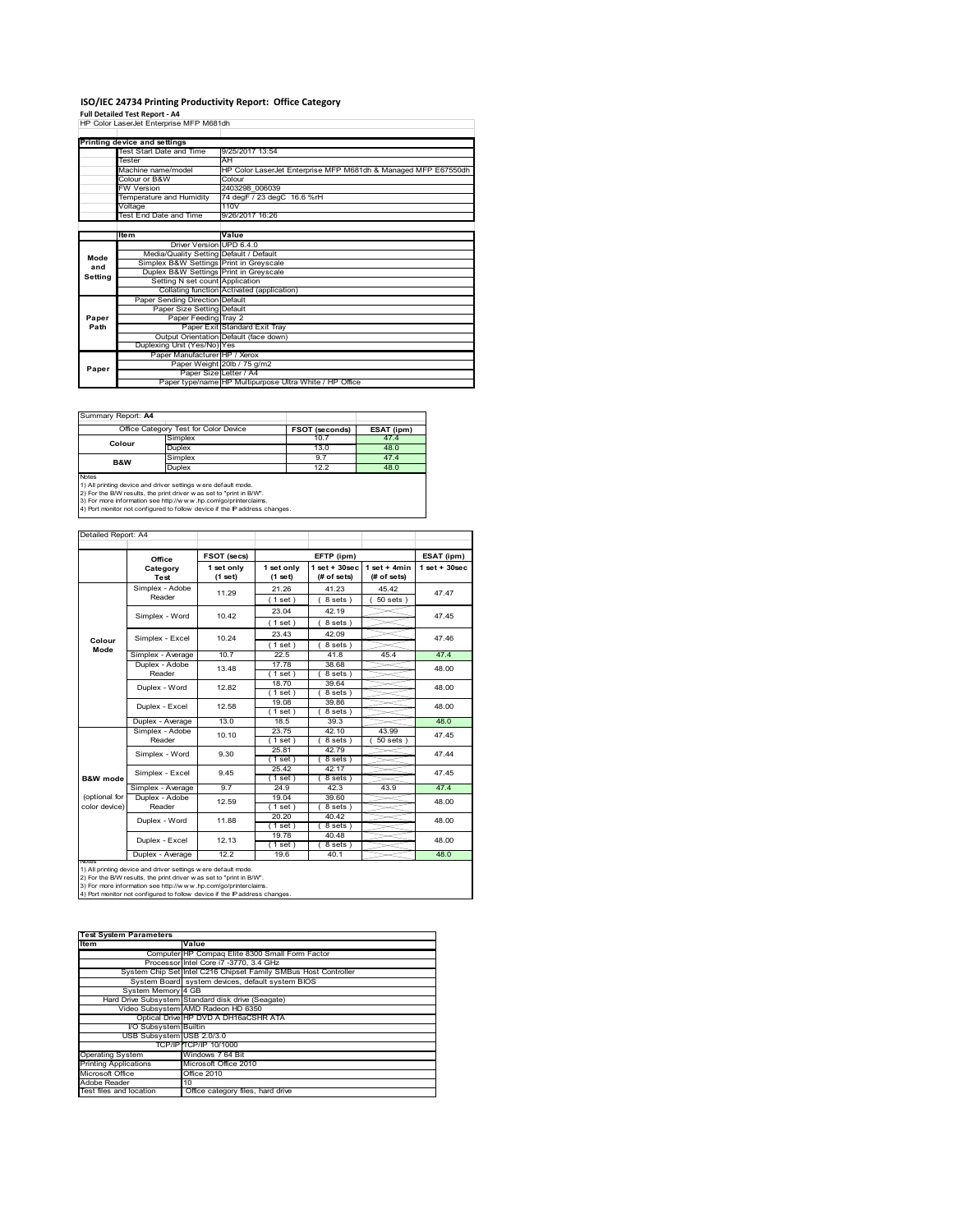# **ISO/IEC 24734 Printing Productivity Report: Office Category Feature Performance Full Report ‐ Office Feature Performance Test** HP Color LaserJet Enterprise MFP M681dh

|         | Printing device and settings            |                                                                |
|---------|-----------------------------------------|----------------------------------------------------------------|
|         | Test Start Date and Time                | 9/25/2017 13:54                                                |
|         | Tester                                  | AH                                                             |
|         | Machine name/model                      | HP Color LaserJet Enterprise MFP M681dh & Managed MFP E67550dh |
|         | Colour or B&W                           | Colour                                                         |
|         | <b>FW Version</b>                       | 2403298 006039                                                 |
|         | Temperature and Humidity                | 74 degF / 23 degC 16.6 %rH                                     |
|         | Voltage                                 | 110V                                                           |
|         | Test End Date and Time                  | 9/26/2017 16:26                                                |
|         |                                         |                                                                |
|         | ltem                                    | Value                                                          |
|         | Driver Version UPD 6.4.0                |                                                                |
| Mode    | Media/Quality Setting Default / Default |                                                                |
| and     | Simplex B&W Settings Print in Greyscale |                                                                |
| Setting | Duplex B&W Settings Print in Greyscale  |                                                                |
|         | Setting N set count Application         |                                                                |
|         |                                         | Collating function Activated (application)                     |
|         | Paper Sending Direction Default         |                                                                |
|         | Paper Size Setting Default              |                                                                |
| Paper   | Paper Feeding Tray 2                    |                                                                |
| Path    |                                         | Paper Exit Standard Exit Tray                                  |
|         |                                         | Output Orientation Default (face down)                         |
|         | Duplexing Unit (Yes/No) Yes             |                                                                |
|         | Paper Manufacturer HP / Xerox           |                                                                |
| Paper   |                                         | Paper Weight 20lb / 75 g/m2                                    |
|         |                                         | Paper Size Letter / A4                                         |
|         |                                         | Paper type/name HP Multipurpose Ultra White / HP Office        |

| <b>ISO Print Productivity Report: Feature Performance Test Summary</b>                                                                                                                                                                                                                      |                               |                                      |                                  |  |  |
|---------------------------------------------------------------------------------------------------------------------------------------------------------------------------------------------------------------------------------------------------------------------------------------------|-------------------------------|--------------------------------------|----------------------------------|--|--|
|                                                                                                                                                                                                                                                                                             |                               |                                      | <b>Feature Performance Ratio</b> |  |  |
| <b>Printing Modes</b>                                                                                                                                                                                                                                                                       |                               |                                      | A5 and Legal                     |  |  |
| (Feature Adobe Reader - Office test file)                                                                                                                                                                                                                                                   | FSOT (base)<br>FSOT (feature) | <b>ESAT (feature)</b><br>ESAT (base) |                                  |  |  |
| A5 Landscape Feed - Colour                                                                                                                                                                                                                                                                  | Simplex                       | 129%                                 | 157%                             |  |  |
| <b>A5 Portrait Feed - Colour</b>                                                                                                                                                                                                                                                            | Simplex                       | 42%                                  | 12%                              |  |  |
| Legal - Colour                                                                                                                                                                                                                                                                              | Simplex                       | 89%                                  | 83%                              |  |  |
| Legal - Colour                                                                                                                                                                                                                                                                              | Duplex                        | 61%                                  | 49%                              |  |  |
| A5 Landscape Feed - B/W                                                                                                                                                                                                                                                                     | Simplex                       | 125%                                 | 158%                             |  |  |
| <b>A5 Portrait Feed - B/W</b>                                                                                                                                                                                                                                                               | Simplex                       | 35%                                  | 12%                              |  |  |
| Legal - B/W                                                                                                                                                                                                                                                                                 | Simplex                       | 90%                                  | 83%                              |  |  |
| 60%<br>49%<br>Duplex<br>Legal - B/W                                                                                                                                                                                                                                                         |                               |                                      |                                  |  |  |
| Notes<br>1) All printing device and driver settings w ere default mode.<br>2) Test conducted with 8-paper Office Feature Performance file.<br>3) For more information see http://www.hp.com/go/printerclaims.<br>4) Port monitor not configured to follow device if the IP address changes. |                               |                                      |                                  |  |  |

| Feature Performance Full Report - Feature Printing Mode: 'Office' Feature Performance Test                                                                                                                                                                                                |                     |                              |                      |                                 |                                         |                                      |  |
|-------------------------------------------------------------------------------------------------------------------------------------------------------------------------------------------------------------------------------------------------------------------------------------------|---------------------|------------------------------|----------------------|---------------------------------|-----------------------------------------|--------------------------------------|--|
| <b>Printing Modes</b><br>Feature Adobe Reader - Office                                                                                                                                                                                                                                    |                     | <b>Base Printing</b><br>Mode |                      | <b>Feature Performance</b>      |                                         |                                      |  |
| test file (8-page)                                                                                                                                                                                                                                                                        |                     |                              | A5 and Legal         |                                 |                                         |                                      |  |
|                                                                                                                                                                                                                                                                                           | <b>FSOT</b><br>Base | <b>ESAT</b><br>Base          | 1 set<br>FSOT (secs) | $1$ set $+30$ sec<br>ESAT (ipm) | FSOT (base)<br><b>FSOT</b><br>(feature) | <b>ESAT</b> (feature)<br>ESAT (base) |  |
| Simplex A5 Landscape Feed - Colour                                                                                                                                                                                                                                                        | 16.55               | 47.55                        | 12.88                | 74.9                            | 129%                                    | 157%                                 |  |
| Simplex A5 Portrait Feed - Colour                                                                                                                                                                                                                                                         | 16.55               | 47.55                        | 40.09                | 6.0                             | 42%                                     | 12%                                  |  |
| Legal Simplex - Colour                                                                                                                                                                                                                                                                    | 16.55               | 47.55                        | 18.79                | 39.9                            | 89%                                     | 83%                                  |  |
| <b>Legal Duplex - Colour</b>                                                                                                                                                                                                                                                              | 16.55               | 47.55                        | 27.39                | 23.7                            | 61%                                     | 49%                                  |  |
| Simplex A5 Landscape Feed - B/W                                                                                                                                                                                                                                                           | 15.7                | 47.54                        | 12.58                | 75.2                            | 125%                                    | 158%                                 |  |
| Simplex A5 Portrait Feed - B/W                                                                                                                                                                                                                                                            | 15.7                | 47.54                        | 45.81                | 6.0                             | 35%                                     | 12%                                  |  |
| Legal Simplex - B/W                                                                                                                                                                                                                                                                       | 15.7                | 47.54                        | 17.57                | 39.8                            | 90%                                     | 83%                                  |  |
| Legal Duplex - B/W                                                                                                                                                                                                                                                                        | 15.7                | 47.54                        | 26.34                | 23.7                            | 60%                                     | 49%                                  |  |
| Notes<br>1) All printing device and driver settings were default mode.<br>2) Test conducted with 8-paper Office Feature Performance file<br>3) For more information see http://www.hp.com/go/printerclaims.<br>4) Port monitor not configured to follow device if the IP address changes. |                     |                              |                      |                                 |                                         |                                      |  |

|        | <b>Test System Parameters</b> |                                                                 |  |  |  |  |
|--------|-------------------------------|-----------------------------------------------------------------|--|--|--|--|
|        | Item                          | Value                                                           |  |  |  |  |
|        |                               | Computer HP Compaq Elite 8300 Small Form Factor                 |  |  |  |  |
|        |                               | Processor Intel Core i7 -3770, 3.4 GHz                          |  |  |  |  |
|        |                               | System Chip Set Intel C216 Chipset Family SMBus Host Controller |  |  |  |  |
|        |                               | System Board system devices, default system BIOS                |  |  |  |  |
| Test   | System Memory 4 GB            |                                                                 |  |  |  |  |
| System |                               | Hard Drive Subsystem Standard disk drive (Seagate)              |  |  |  |  |
|        |                               | Video Subsystem AMD Radeon HD 6350                              |  |  |  |  |
|        |                               | Optical Drive HP DVD A DH16aCSHR ATA                            |  |  |  |  |
|        | <b>VO Subsystem Builtin</b>   |                                                                 |  |  |  |  |
|        | USB Subsystem USB 2.0/3.0     |                                                                 |  |  |  |  |
| l/O    |                               | TCP/IP TCP/IP 10/1000                                           |  |  |  |  |
|        | <b>Operating System</b>       | Windows 7 64 Bit                                                |  |  |  |  |
|        | <b>Printing Applications</b>  | Microsoft Office 2010                                           |  |  |  |  |
|        | Software Microsoft Office     | Office 2010                                                     |  |  |  |  |
|        | Adobe Reader                  | 10                                                              |  |  |  |  |
|        | Test files and location       | Office category files, hard drive                               |  |  |  |  |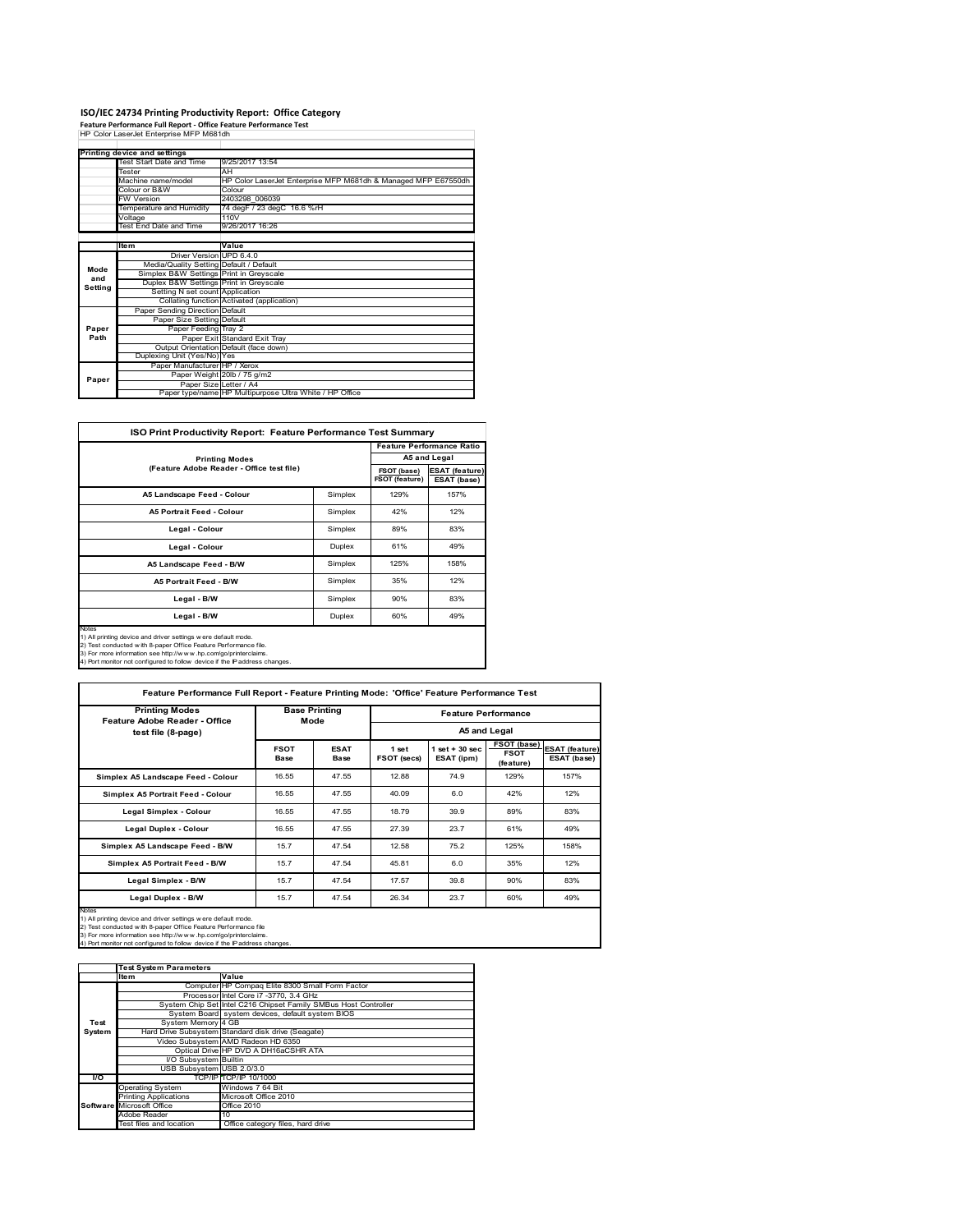## **ISO/IEC 17629 First Print Out Time Report: Office Category**

**Full Detailed Test Report ‐ LETTER** HP Color LaserJet Enterprise MFP M681dh & Managed MFP E67550dh

|            | Printing device and settings |                                                                |
|------------|------------------------------|----------------------------------------------------------------|
|            | Test Start Date and Time     | 9/25/2017 13:54                                                |
|            | Tester                       | AH                                                             |
|            | Machine name/model           | HP Color LaserJet Enterprise MFP M681dh & Managed MFP E67550dh |
|            | Colour or B&W                | Colour                                                         |
|            | <b>FW Version</b>            | 2403298 006039                                                 |
|            | Configuration (options)      | Default                                                        |
|            | Controller                   | 7.143                                                          |
|            | Printing device page count   | Not Specified                                                  |
|            | Printing supplies page count | Not Specified                                                  |
|            | Temperature and Humidity     | 74 deaF / 23 deaC 16.6 %rH                                     |
|            | Voltage                      | 110V                                                           |
|            | Test End Date and Time       | 9/26/2017 16:26                                                |
|            |                              |                                                                |
|            | <b>Item</b>                  | Value                                                          |
| Mode       | PDL and driver version       | <b>UPD 6.4.0</b>                                               |
| and        | Print Quality mode           | default                                                        |
| Setting    | <b>B&amp;W</b> settings      | default                                                        |
|            | Paper feed orientation       | Short Edge                                                     |
| Paper      | Paper type setting           | default                                                        |
|            | Paper feeding                | Standard cassette                                              |
|            | Paper exit                   | Standard exit tray                                             |
| Paper Path | Output orientation           | default (face up or face down)                                 |

**ISO First Page Out Time Summary Report: Office Category**

| <b>FPOT from Ready (seconds)</b>                                                                                                                                                                                                                                                                                                                        |
|---------------------------------------------------------------------------------------------------------------------------------------------------------------------------------------------------------------------------------------------------------------------------------------------------------------------------------------------------------|
| 6.29                                                                                                                                                                                                                                                                                                                                                    |
|                                                                                                                                                                                                                                                                                                                                                         |
| 574                                                                                                                                                                                                                                                                                                                                                     |
|                                                                                                                                                                                                                                                                                                                                                         |
| 1) All printing device and driver settings w ere default mode.<br>2) For the B/W results, the print driver was set to "print in B/W".<br>3) For more information see http://www.hp.com/go/printerclaims.<br>4) Port monitor not configured to follow device if the IP address changes.<br>5) Page counts w ere collected after completion of the tests. |
|                                                                                                                                                                                                                                                                                                                                                         |

|                                                        |                                                                                                                                                                                                                                                                                                                                                                                                             |                   | ISO First Page Out Time Report: Office Category |                                   |                            |              |             |
|--------------------------------------------------------|-------------------------------------------------------------------------------------------------------------------------------------------------------------------------------------------------------------------------------------------------------------------------------------------------------------------------------------------------------------------------------------------------------------|-------------------|-------------------------------------------------|-----------------------------------|----------------------------|--------------|-------------|
| Detailed Report: LETTER                                |                                                                                                                                                                                                                                                                                                                                                                                                             |                   |                                                 |                                   |                            |              |             |
|                                                        |                                                                                                                                                                                                                                                                                                                                                                                                             | Word<br>(seconds) | Excel<br>(seconds)                              | Adobe<br>Reader<br>(seconds)      | Average<br>(seconds)       | Delay Time   |             |
|                                                        | FPOT from Ready - Simplex                                                                                                                                                                                                                                                                                                                                                                                   | 5.96              | 6.19                                            | 6.70                              | 6.29                       | 20 Seconds   |             |
|                                                        | FPOT from Ready - Duplex                                                                                                                                                                                                                                                                                                                                                                                    |                   |                                                 |                                   |                            |              |             |
| <b>Color Mode</b>                                      | FPOT from Sleep - Simplex                                                                                                                                                                                                                                                                                                                                                                                   |                   |                                                 | 13.86                             |                            | 105 Minutes  |             |
|                                                        | Recovery Time                                                                                                                                                                                                                                                                                                                                                                                               |                   |                                                 | 7.2                               |                            |              |             |
|                                                        | FPOT from Off - Simplex                                                                                                                                                                                                                                                                                                                                                                                     |                   |                                                 | 172.69                            |                            |              |             |
|                                                        | Warm-up Time                                                                                                                                                                                                                                                                                                                                                                                                |                   |                                                 | 165.99                            |                            |              |             |
|                                                        | FPOT from Ready - Simplex                                                                                                                                                                                                                                                                                                                                                                                   | 5.93              | 5.43                                            | 5.84                              | 5.74                       | 20 Seconds   |             |
|                                                        | FPOT from Ready - Duplex                                                                                                                                                                                                                                                                                                                                                                                    |                   |                                                 |                                   |                            |              |             |
| <b>B&amp;W Mode</b>                                    | FPOT from Sleep - Simplex                                                                                                                                                                                                                                                                                                                                                                                   |                   |                                                 | 13.22                             |                            | 105 Minutes  |             |
|                                                        | Recovery Time                                                                                                                                                                                                                                                                                                                                                                                               |                   |                                                 | 74                                |                            |              |             |
|                                                        |                                                                                                                                                                                                                                                                                                                                                                                                             |                   |                                                 |                                   |                            |              |             |
|                                                        | FPOT from Off - Simplex                                                                                                                                                                                                                                                                                                                                                                                     |                   |                                                 | 170.71                            |                            |              |             |
| Notes                                                  | Warm-up Time                                                                                                                                                                                                                                                                                                                                                                                                |                   |                                                 | 164.87                            |                            |              |             |
|                                                        | 1) All printing device and driver settings w ere default mode.<br>2) For the B/W results, the print driver was set to "print in B/W".<br>3) For more information see http://www.hp.com/go/printerclaims.<br>4) Port monitor not configured to follow device if the IP address changes.<br>5) Page counts w ere collected after completion of the tests.<br>6) Details for FPOT from Sleep are show n below. |                   |                                                 |                                   |                            |              |             |
|                                                        |                                                                                                                                                                                                                                                                                                                                                                                                             |                   |                                                 |                                   |                            |              |             |
|                                                        |                                                                                                                                                                                                                                                                                                                                                                                                             | <b>FPOT Avg</b>   | FPOT (secs)<br><b>Iteration 1</b>               | FPOT (secs)<br><b>Iteration 2</b> | FPOT (secs)<br>Iteration 3 | Application  | Delay Time  |
| <b>HP Data Table</b><br><b>Detailed Report: LETTER</b> | FPOT from Sleep                                                                                                                                                                                                                                                                                                                                                                                             | (se cs)<br>13.86  | 13.93                                           | 13.79                             | N/A                        | Adobe Reader | 105 Minutes |
| <b>Color Mode</b>                                      | FPOT from Sleep (15 minutes)<br>HP/Non ISO Test                                                                                                                                                                                                                                                                                                                                                             | 8.87              | 8.90                                            | 8.83                              | N/A                        | Adobe Reader | 15 Minutes  |
|                                                        | FPOT from Sleep                                                                                                                                                                                                                                                                                                                                                                                             | 13.22             | 13 10                                           | 13.34                             | N/A                        | Adobe Reader | 105 Minutes |

|            | <b>Test System Parameters</b> |                                                       |
|------------|-------------------------------|-------------------------------------------------------|
|            | ltem                          | Value                                                 |
|            | Computer                      | HP Compaq Elite 8300 Small Form Factor                |
|            | Processor                     | Intel Core i7 -3770, 3.4 GHz                          |
|            | System Chip Set               | Intel C216 Chipset Family SMBus Host Controller       |
|            | System Board                  | system devices, default system BIOS                   |
| Test       | <b>System Memory</b>          | 4 GB                                                  |
| System     | <b>Hard Drive Subsystem</b>   | Standard disk drive (Seagate)                         |
|            | Video Subsystem               | AMD Radeon HD 6350                                    |
|            | Optical Drive                 | HP DVD A DH16aCSHR ATA                                |
|            | I/O Subsystem                 | <b>Builtin</b>                                        |
|            | <b>USB Subsystem</b>          | USB 2.0/3.0                                           |
| Printing   |                               |                                                       |
| Device     | TCP/IP                        | 10/1000                                               |
| Connection |                               |                                                       |
|            | <b>Operating System</b>       | Windows 7 Business/Ultimate, 64 bit, Build 7601, SP 1 |
|            |                               | Microsoft Office 2010 SP2                             |
| Software   | <b>Printing Applications</b>  | Adobe Reader 10.1.4                                   |
|            | <b>Print Driver</b>           | UPD 6.4.0                                             |
|            |                               |                                                       |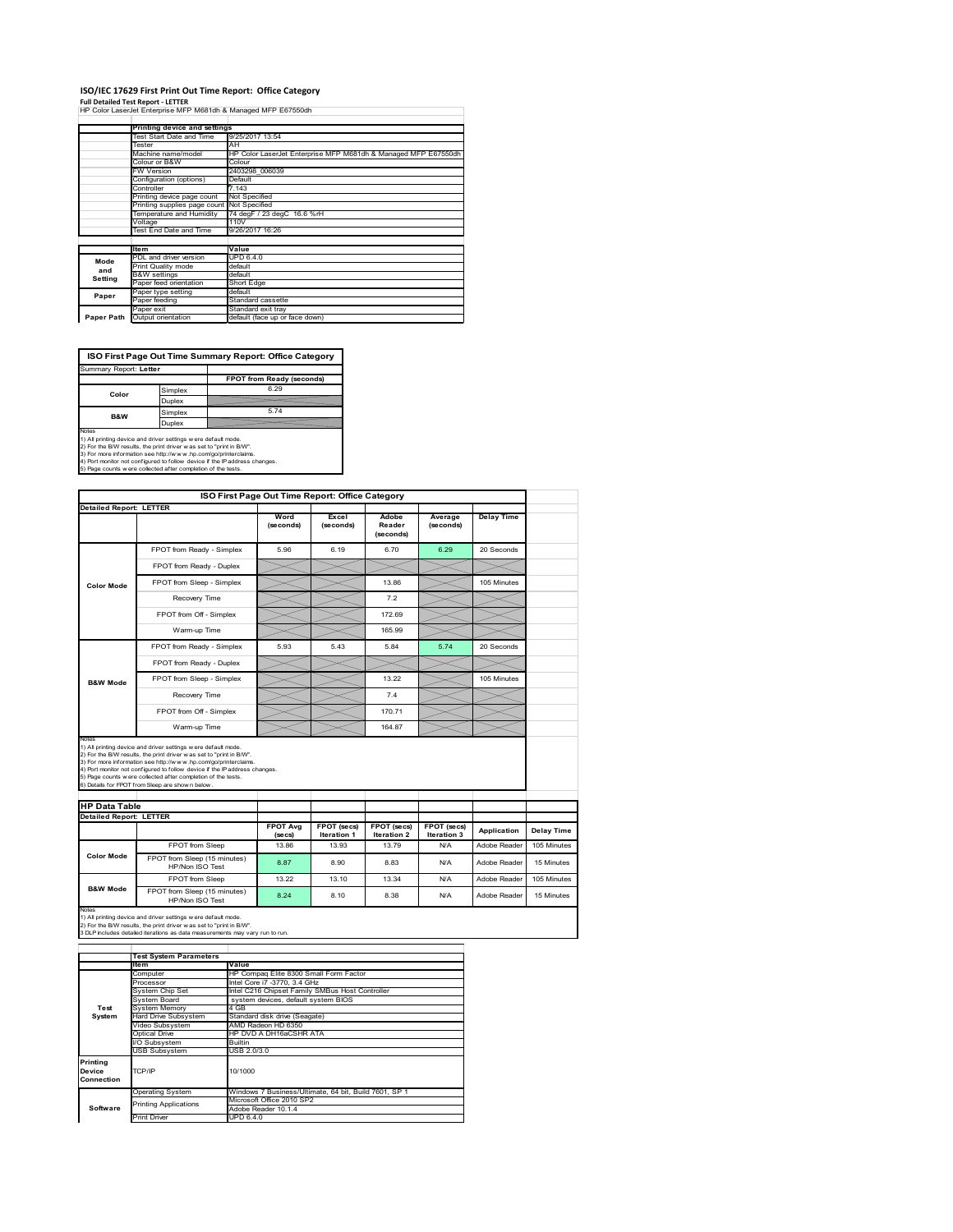## **ISO/IEC 17629 First Print Out Time Report: Office Category**

**Full Detailed Test Report ‐ A4** HP Color LaserJet Enterprise MFP M681dh & Managed MFP E67550dh

| Printing device and settings               |                                                                             |
|--------------------------------------------|-----------------------------------------------------------------------------|
| Test Start Date and Time                   | 9/25/2017 13:54                                                             |
| Tester                                     | AH                                                                          |
| Machine name/model                         | HP Color LaserJet Enterprise MFP M681dh & Managed MFP E67550dh              |
| Colour or B&W                              | Colour                                                                      |
| <b>FW Version</b>                          | 2403298 006039                                                              |
| Configuration (options)                    | Default                                                                     |
| Controller                                 | 7.143                                                                       |
| Printing device page count                 | Not Specified                                                               |
| Printing supplies page count Not Specified |                                                                             |
| Temperature and Humidity                   | 74 degF / 23 degC 16.6 %rH                                                  |
| Voltage                                    | 110V                                                                        |
|                                            | 9/26/2017 16:26                                                             |
|                                            |                                                                             |
| <b>Item</b>                                | Value                                                                       |
| PDL and driver version                     | <b>UPD 6.4.0</b>                                                            |
| Print Quality mode                         | default                                                                     |
|                                            | default                                                                     |
|                                            | Short Edge                                                                  |
| Paper type setting                         | default                                                                     |
| Paper feeding                              | Standard cassette                                                           |
| Paper exit                                 | Standard exit tray                                                          |
| Output orientation                         | default (face up or face down)                                              |
|                                            | Test End Date and Time<br><b>B&amp;W</b> settings<br>Paper feed orientation |

**ISO First Page Out Time Summary Report: Office Category** Summary Report: A4

| Summary Report: A4 |         |                           |
|--------------------|---------|---------------------------|
|                    |         | FPOT from Ready (seconds) |
| Colour             | Simplex | 6.37                      |
|                    | Duplex  |                           |
| <b>B&amp;W</b>     | Simplex | 5.54                      |
|                    | Duplex  |                           |
| $k = 1 - 1$        |         |                           |

Notes<br>1) All printing device and driver settings were default mode.<br>2) For the BAV results, the print driver was set to "print in BAV".<br>3) For more information see http://www.hp.com/golprinterclaims.<br>4) Port monitor not co

|                      | ISO First Page Out Time Report: Office Category                                                                                                                                                                                                                                                                                                                                                             |                            |                                   |                                          |                                   |                   |                                                        |
|----------------------|-------------------------------------------------------------------------------------------------------------------------------------------------------------------------------------------------------------------------------------------------------------------------------------------------------------------------------------------------------------------------------------------------------------|----------------------------|-----------------------------------|------------------------------------------|-----------------------------------|-------------------|--------------------------------------------------------|
| Detailed Report: A4  |                                                                                                                                                                                                                                                                                                                                                                                                             | Word                       | Excel                             |                                          |                                   |                   |                                                        |
|                      |                                                                                                                                                                                                                                                                                                                                                                                                             | (seconds)                  | (seconds)                         | Adobe<br>Reader<br>(seconds)             | Average<br>(seconds)              | <b>Delay Time</b> |                                                        |
|                      | FPOT from Ready - Simplex                                                                                                                                                                                                                                                                                                                                                                                   | 6.02                       | 6.19                              | 6.90                                     | 6.37                              | 20 Seconds        |                                                        |
|                      | FPOT from Ready - Duplex                                                                                                                                                                                                                                                                                                                                                                                    |                            |                                   |                                          |                                   |                   |                                                        |
| <b>Color Mode</b>    | FPOT from Sleep - Simplex                                                                                                                                                                                                                                                                                                                                                                                   |                            |                                   | 13.83                                    |                                   | 105 Minutes       |                                                        |
|                      | Recovery Time                                                                                                                                                                                                                                                                                                                                                                                               |                            |                                   | 6.9                                      |                                   |                   |                                                        |
|                      | FPOT from Off - Simplex                                                                                                                                                                                                                                                                                                                                                                                     |                            |                                   | 178.79                                   |                                   |                   |                                                        |
|                      | Warm-up Time                                                                                                                                                                                                                                                                                                                                                                                                |                            |                                   | 171.89                                   |                                   |                   |                                                        |
|                      | FPOT from Ready - Simplex                                                                                                                                                                                                                                                                                                                                                                                   | 5.32                       | 5.37                              | 5.93                                     | 5.54                              | 20 Seconds        |                                                        |
|                      | FPOT from Ready - Duplex                                                                                                                                                                                                                                                                                                                                                                                    |                            |                                   |                                          |                                   |                   |                                                        |
| <b>B&amp;W Mode</b>  | FPOT from Sleep - Simplex                                                                                                                                                                                                                                                                                                                                                                                   |                            |                                   | 13.79                                    |                                   | 105 Minutes       |                                                        |
|                      | Recovery Time                                                                                                                                                                                                                                                                                                                                                                                               |                            |                                   | 7.9                                      |                                   |                   |                                                        |
|                      | FPOT from Off - Simplex                                                                                                                                                                                                                                                                                                                                                                                     |                            |                                   | 170.14                                   |                                   |                   |                                                        |
|                      | Warm-up Time                                                                                                                                                                                                                                                                                                                                                                                                |                            |                                   | 164.21                                   |                                   |                   |                                                        |
| Notes                | 1) All printing device and driver settings w ere default mode.<br>2) For the B/W results, the print driver was set to "print in B/W".<br>3) For more information see http://www.hp.com/go/printerclaims.<br>4) Port monitor not configured to follow device if the IP address changes.<br>5) Page counts w ere collected after completion of the tests.<br>6) Details for FPOT from Sleep are show n below. |                            |                                   |                                          |                                   |                   |                                                        |
|                      |                                                                                                                                                                                                                                                                                                                                                                                                             |                            |                                   |                                          |                                   |                   |                                                        |
| <b>HP Data Table</b> |                                                                                                                                                                                                                                                                                                                                                                                                             |                            |                                   |                                          |                                   |                   |                                                        |
| Detailed Report: A4  |                                                                                                                                                                                                                                                                                                                                                                                                             |                            |                                   |                                          |                                   |                   |                                                        |
|                      |                                                                                                                                                                                                                                                                                                                                                                                                             | <b>FPOT Avg</b><br>(se cs) | FPOT (secs)<br><b>Iteration 1</b> | <b>FPOT</b> (secs)<br><b>Iteration 2</b> | FPOT (secs)<br><b>Iteration 3</b> | Application       |                                                        |
|                      | FPOT from Sleep                                                                                                                                                                                                                                                                                                                                                                                             | 13.83                      | 13.94                             | 13.72                                    | N/A                               | Adobe Reader      |                                                        |
| <b>Color Mode</b>    | FPOT from Sleep (15 minutes)<br>HP/Non ISO Test                                                                                                                                                                                                                                                                                                                                                             | 8.93                       | 8.97                              | 8.89                                     | N/A                               | Adobe Reader      |                                                        |
|                      | FPOT from Sleep                                                                                                                                                                                                                                                                                                                                                                                             | 13.79                      | 13.92                             | 13.65                                    | N/A                               | Adobe Reader      | Delay Time<br>105 Minutes<br>15 Minutes<br>105 Minutes |

1) All printing device and driver settings w ere default mode.<br>2) For the B/W results, the print driver w as set to "print in B/W".<br>3 DLP includes detailed iterations as data measurements may vary run to run.

|            | <b>Test System Parameters</b>                         |                                                       |  |  |  |
|------------|-------------------------------------------------------|-------------------------------------------------------|--|--|--|
|            | ltem                                                  | Value                                                 |  |  |  |
|            | Computer                                              | HP Compaq Elite 8300 Small Form Factor                |  |  |  |
|            | Processor                                             | Intel Core i7 -3770, 3.4 GHz                          |  |  |  |
|            | System Chip Set                                       | Intel C216 Chipset Family SMBus Host Controller       |  |  |  |
|            | System Board                                          | system devices, default system BIOS                   |  |  |  |
| Test       | <b>System Memory</b>                                  | 4 GB                                                  |  |  |  |
| System     | Hard Drive Subsystem<br>Standard disk drive (Seagate) |                                                       |  |  |  |
|            | Video Subsystem                                       | AMD Radeon HD 6350                                    |  |  |  |
|            | <b>Optical Drive</b>                                  | HP DVD A DH16aCSHR ATA                                |  |  |  |
|            | I/O Subsystem                                         | <b>Builtin</b>                                        |  |  |  |
|            | <b>USB Subsystem</b>                                  | USB 2.0/3.0                                           |  |  |  |
| Printing   |                                                       |                                                       |  |  |  |
| Device     | TCP/IP                                                | 10/1000                                               |  |  |  |
| Connection |                                                       |                                                       |  |  |  |
|            | <b>Operating System</b>                               | Windows 7 Business/Ultimate, 64 bit, Build 7601, SP 1 |  |  |  |
|            | <b>Printing Applications</b>                          | Microsoft Office 2010 SP2                             |  |  |  |
| Software   |                                                       | Adobe Reader 10.1.4                                   |  |  |  |
|            | <b>Print Driver</b>                                   | UPD 6.4.0                                             |  |  |  |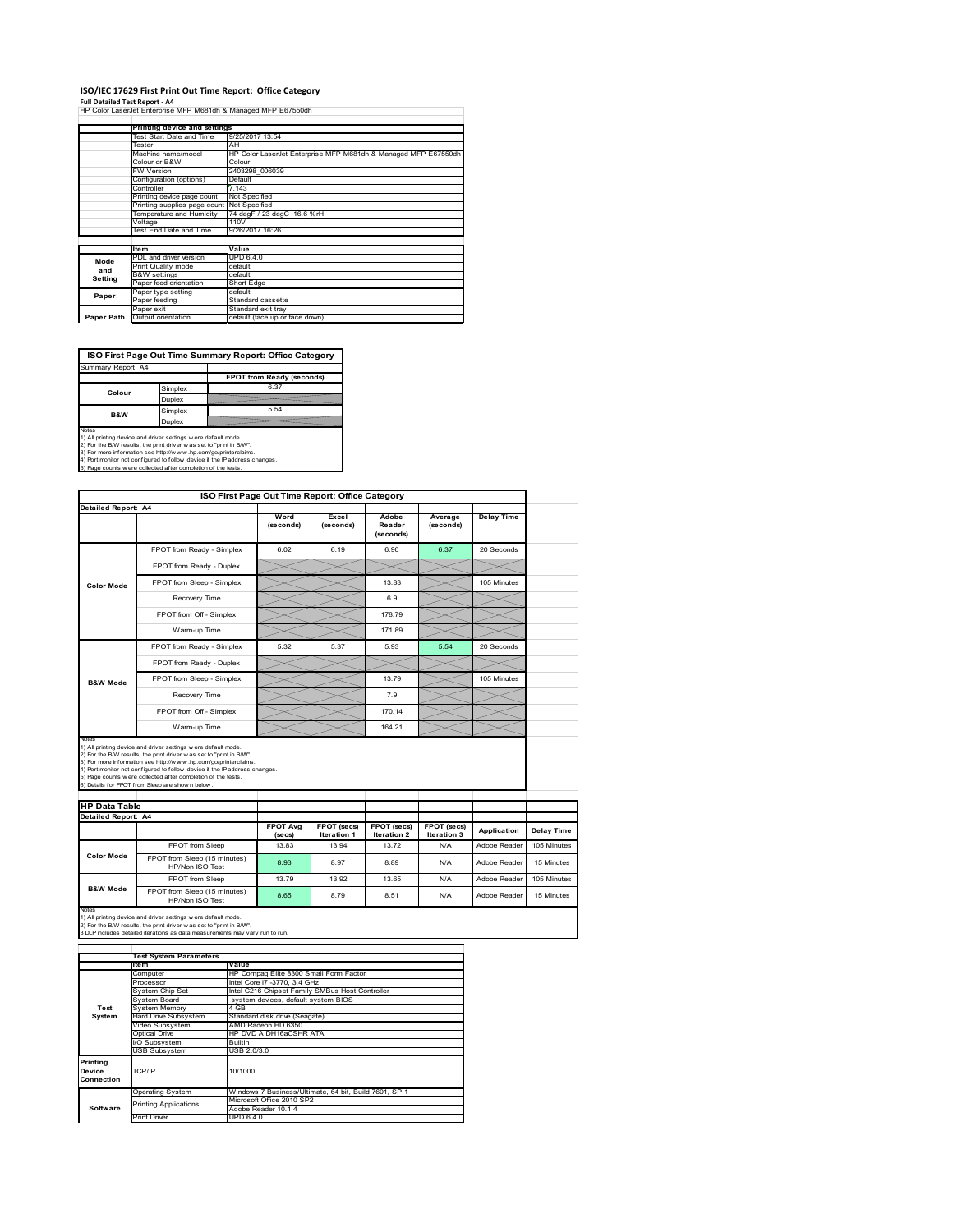## **ISO/IEC 29183 Copy Productivity Report**

**Full Detailed Test Report ‐ LETTER** HP Color LaserJet Enterprise MFP M681dh & Managed MFP E67550dh

|               | <b>Machine Setup Information</b>         |                                                                                   |
|---------------|------------------------------------------|-----------------------------------------------------------------------------------|
|               | Test Start Date and Time 9/27/2017 15:12 |                                                                                   |
|               | <b>Tester</b> AH                         |                                                                                   |
|               |                                          | Machine name/model HP Color LaserJet Enterprise MFP M681dh & Managed MFP E67550dh |
|               | Colour or B&W Colour                     |                                                                                   |
|               |                                          | FW Version 2403298 006039                                                         |
|               | Configuration (options) Not Specified    |                                                                                   |
|               |                                          | Temperature and Humidity 74 degF / 23 degC 16.6 %rH                               |
|               | Test End Date and Time: 9/27/2017 16:36  |                                                                                   |
|               |                                          |                                                                                   |
|               | Pre-set Item                             | Pre-set Value                                                                     |
|               | Output Resolution Default                |                                                                                   |
|               | <b>Output Quality Default</b>            |                                                                                   |
| Mode          |                                          | Copying Mode Colour for Colour and B&W for B&W                                    |
|               | Auto Density Adjustment Default          |                                                                                   |
|               |                                          | Collating function Set in Control Panel                                           |
|               | Paper Sending Direction Default          |                                                                                   |
| Paper         | Paper Type Setting Default               |                                                                                   |
|               | Paper Feeding Tray 2                     |                                                                                   |
| Paper<br>Path | Paper Exit Default                       |                                                                                   |
|               |                                          | Face Up Exit Default (face down)                                                  |
|               | <b>Fixing Capability Default</b>         |                                                                                   |
| Temporary     | Image Quality Stability Default          |                                                                                   |
| Stop          | Capacity of Paper Default                |                                                                                   |
|               | Others None                              |                                                                                   |
|               |                                          |                                                                                   |
|               | Paper Manufacturer HP / Xerox            |                                                                                   |
|               |                                          | Paper Weight 20lb / 75 g/m2                                                       |
| Paper         | Paper Size Letter / A4                   |                                                                                   |
|               |                                          | Paper type/name HP Multipurpose Ultra White / HP Office                           |

| Summary Report: Letter |              |             |
|------------------------|--------------|-------------|
|                        |              |             |
|                        | <b>sFCOT</b> | sESAT (ipm) |
| Color                  | 6.9          | 50.2        |
| B&W                    | 5.2          | 50.3        |
| <b>Noton</b>           |              |             |

Notes<br>First Copy Out and Copy Speed measured using ISO/IEC 29183, excludes first set of test<br>documents. For more information see http://www..hp.com/go/printerclaims. Exact speed varies depending on the system configuration and document.

Only Target A w as used, all test documents have the same Saturated throughput. Reference ISO/IEC29183:2010 Clause 5, Sections 5.3.1 and 5.3.2

| Detailed Report: LETTER |               |              |       |             |                |             |
|-------------------------|---------------|--------------|-------|-------------|----------------|-------------|
|                         |               |              |       | sEFTP (ipm) |                |             |
|                         | <b>Target</b> | sFCOT (secs) | 1copy | 1copy+30sec | 1copy+4minutes | sESAT (ipm) |
|                         | A             | 6.91         | 8.70  | 40.57       | 46.41          | 50.23       |
|                         |               |              |       | 28 sets     | 210 sets       |             |
|                         | B             |              |       |             |                |             |
|                         |               |              |       |             |                |             |
| Color                   | C             |              |       |             |                |             |
|                         |               |              |       |             |                |             |
|                         | D             |              |       |             |                |             |
|                         |               | 6.9          | 8.7   |             |                | 50.2        |
|                         | Average       |              |       | 40.6        | 46.4           |             |
|                         | Α             | 5.24         | 11.46 | 41.87       | 46.58          | 50.25       |
|                         |               |              |       | 28 sets     | 212 sets       |             |
|                         | B             |              |       |             |                |             |
|                         |               |              |       |             |                |             |
| B&W                     | $\mathsf{C}$  |              |       |             |                |             |
|                         |               |              |       |             |                |             |
|                         | D             |              |       |             |                |             |
|                         |               |              |       |             |                |             |
|                         | Average       | 5.2          | 11.5  | 41.9        | 46.6           | 50.3        |

Notes

First Copy Out and Copy Speed measured using ISO/IEC 29183, excludes first set of test documents. For more information see<br>http://w w w.hp.com/go/printerclaims. Exact speed varies depending on the system configuration and 5.3.1 and 5.3.2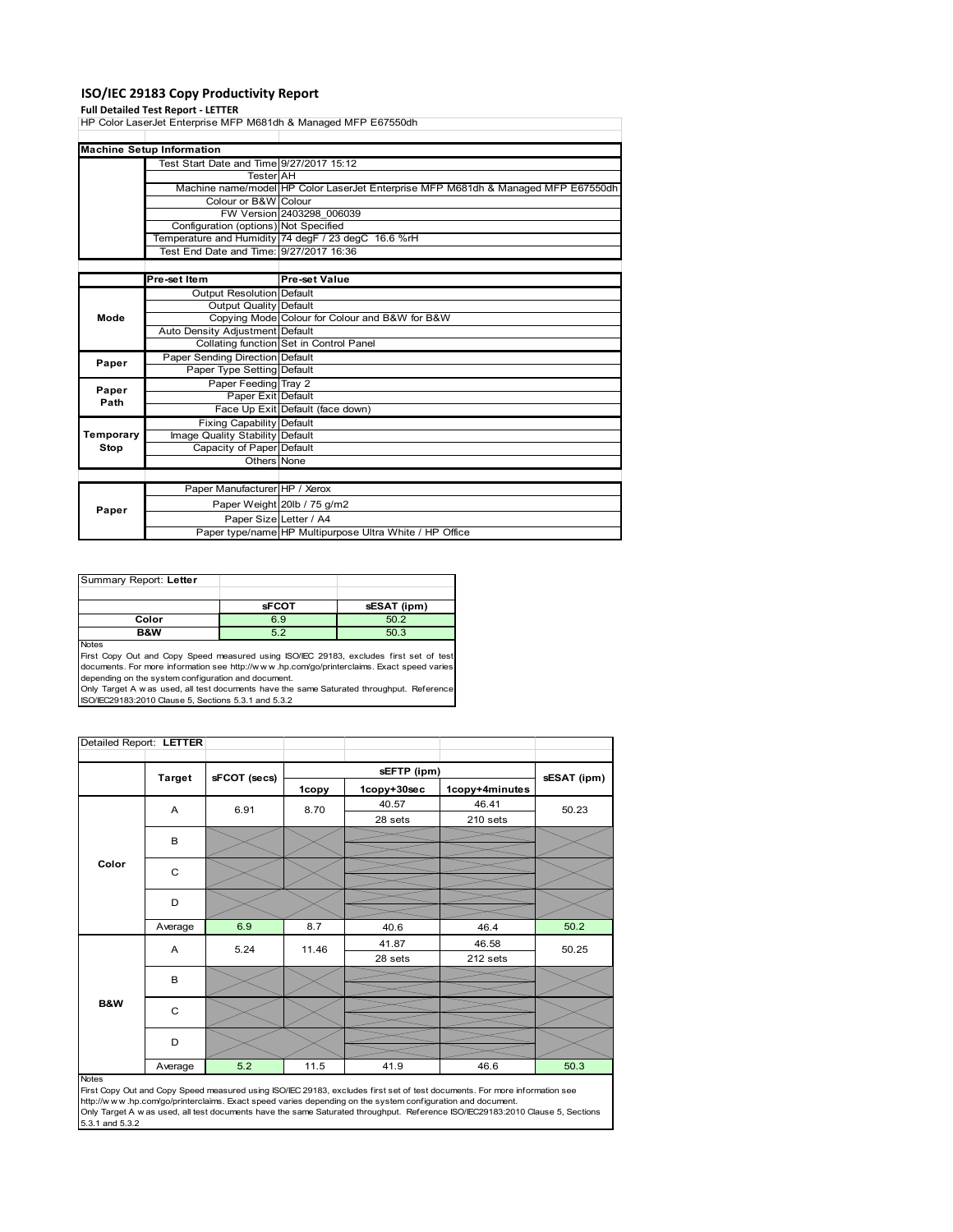## **ISO/IEC 29183 Copy Productivity Report**

**Full Detailed Test Report ‐ A4** HP Color LaserJet Enterprise MFP M681dh & Managed MFP E67550dh

|           | <b>Machine Setup Information</b>         |                                                                                   |
|-----------|------------------------------------------|-----------------------------------------------------------------------------------|
|           | Test Start Date and Time 9/27/2017 15:12 |                                                                                   |
|           | <b>Tester</b> AH                         |                                                                                   |
|           |                                          | Machine name/model HP Color LaserJet Enterprise MFP M681dh & Managed MFP E67550dh |
|           | Colour or B&W Colour                     |                                                                                   |
|           |                                          | FW Version 2403298 006039                                                         |
|           | Configuration (options) Not Specified    |                                                                                   |
|           |                                          | Temperature and Humidity 74 degF / 23 degC 16.6 %rH                               |
|           | Test End Date and Time: 9/27/2017 16:36  |                                                                                   |
|           |                                          |                                                                                   |
|           | Pre-set Item                             | Pre-set Value                                                                     |
|           | Output Resolution Default                |                                                                                   |
|           | <b>Output Quality Default</b>            |                                                                                   |
| Mode      |                                          | Copying Mode Colour for Colour and B&W for B&W                                    |
|           | Auto Density Adjustment Default          |                                                                                   |
|           |                                          | Collating function Set in Control Panel                                           |
|           | Paper Sending Direction Default          |                                                                                   |
| Paper     | Paper Type Setting Default               |                                                                                   |
|           | Paper Feeding Tray 2                     |                                                                                   |
| Paper     | Paper Exit Default                       |                                                                                   |
| Path      |                                          | Face Up Exit Default (face down)                                                  |
|           | <b>Fixing Capability Default</b>         |                                                                                   |
| Temporary | Image Quality Stability Default          |                                                                                   |
| Stop      | Capacity of Paper Default                |                                                                                   |
|           | Others None                              |                                                                                   |
|           |                                          |                                                                                   |
|           | Paper Manufacturer HP / Xerox            |                                                                                   |
|           |                                          | Paper Weight 20lb / 75 g/m2                                                       |
| Paper     | Paper Size Letter / A4                   |                                                                                   |
|           |                                          | Paper type/name HP Multipurpose Ultra White / HP Office                           |

| Summary Report: A4 |              |             |
|--------------------|--------------|-------------|
|                    |              |             |
|                    | <b>sFCOT</b> | sESAT (ipm) |
| Colour             | 7.2          | 48.2        |
| <b>B&amp;W</b>     | 6.0          | 182         |
| <b>Noton</b>       |              |             |

Notes<br>First Copy Out and Copy Speed measured using ISO/IEC 29183, excludes first set of test<br>documents. For more information see http://www..hp.com/go/printerclaims. Exact speed varies

depending on the system configuration and document.<br>Only Target A w as used, all test documents have the same Saturated throughput. Reference<br>ISO/IEC29183:2010 Clause 5, Sections 5.3.1 and 5.3.2

| Detailed Report: A4 |               |              |       |             |                |             |  |
|---------------------|---------------|--------------|-------|-------------|----------------|-------------|--|
|                     |               |              |       | sEFTP (ipm) |                |             |  |
|                     | <b>Target</b> | sFCOT (secs) | 1copy | 1copy+30sec | 1copy+4minutes | sESAT (ipm) |  |
|                     | A             | 7.16         | 8.39  | 39.01       | 45.28          | 48.24       |  |
|                     |               |              |       | 26 sets     | 200 sets       |             |  |
|                     | В             |              |       |             |                |             |  |
|                     |               |              |       |             |                |             |  |
| Colour              | C             |              |       |             |                |             |  |
|                     |               |              |       |             |                |             |  |
|                     | D             |              |       |             |                |             |  |
|                     |               |              |       |             |                |             |  |
|                     | Average       | 7.2          | 8.4   | 39.0        | 45.3           | 48.2        |  |
|                     |               | A<br>5.96    | 10.07 | 39.24       | 45.54          | 48.24       |  |
|                     |               |              |       | 26 sets     | 198 sets       |             |  |
|                     | B             |              |       |             |                |             |  |
| B&W                 |               |              |       |             |                |             |  |
|                     | C             |              |       |             |                |             |  |
|                     |               |              |       |             |                |             |  |
|                     | D             |              |       |             |                |             |  |
|                     | Average       | 6.0          | 10.1  | 39.2        | 45.5           | 48.2        |  |

Average 6.0 10.1 39.2 45.5 48.2<br>
First Copy Out and Copy Speed measured using ISO/IEC 29183, excludes first set of test documents. For more information see<br>
First://www.hp.com/go/printerclaims. Exact speed varies depending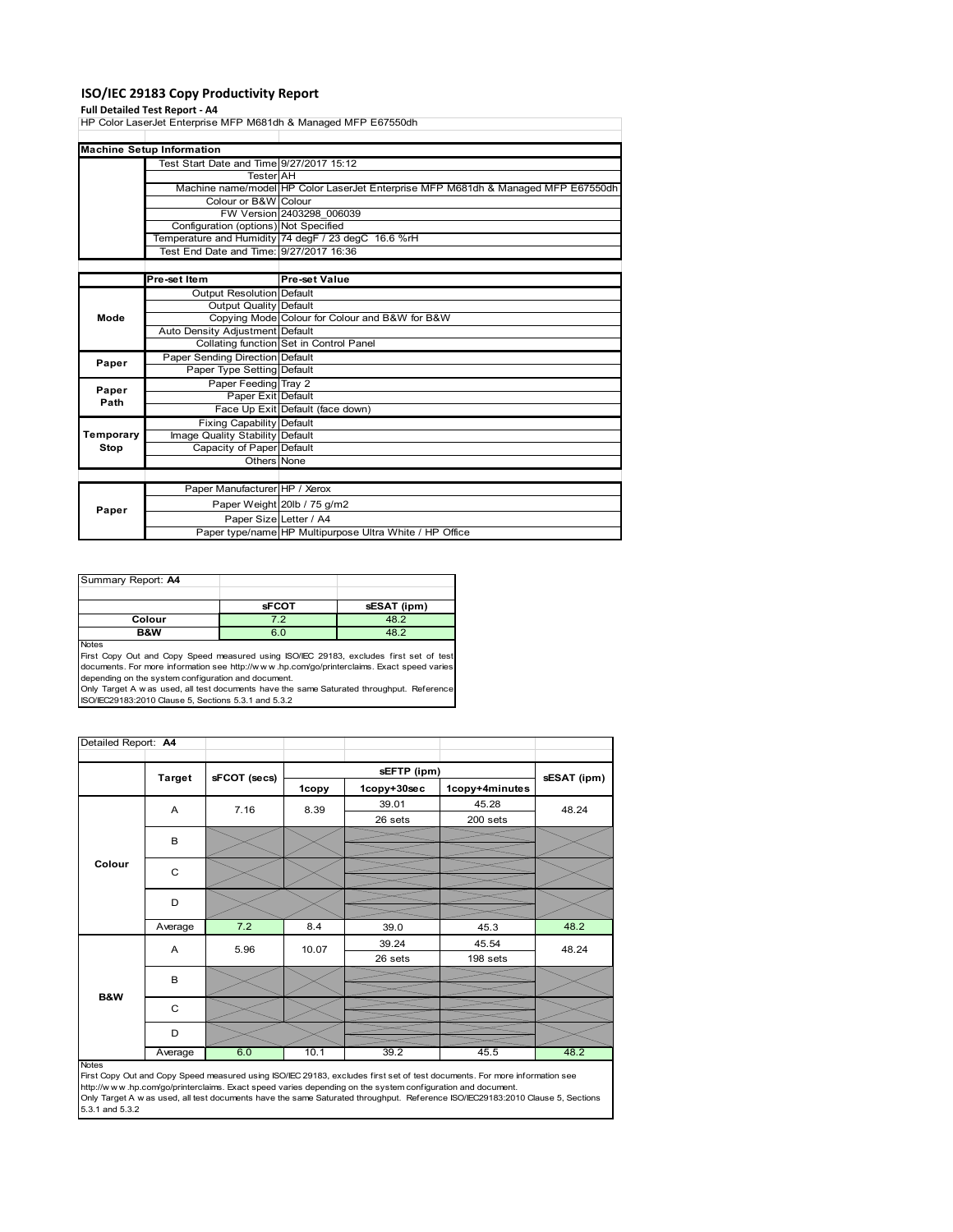# **ISO/IEC 24735 Copy Productivity Report**

**Full Detailed Test Report ‐ LETTER**

| <b>Machine Setup Information</b>         |                                                                                   |
|------------------------------------------|-----------------------------------------------------------------------------------|
| Test Start Date and Time 9/27/2017 10:03 |                                                                                   |
| TesterIAH                                |                                                                                   |
|                                          | Machine name/model HP Color LaserJet Enterprise MFP M681dh & Managed MFP E67550dh |
| Colour or B&W Colour                     |                                                                                   |
|                                          | FW Version 2403298 006039                                                         |
| Configuration (options) Not Specified    |                                                                                   |
|                                          | Temperature and Humidity 74 degF / 23 degC 16.6 %rH                               |
| Test End Date and Time: 9/27/2017 14:44  |                                                                                   |
|                                          |                                                                                   |

Ĩ.

| Pre-set Item                           | <b>Pre-set Value</b>                                            |
|----------------------------------------|-----------------------------------------------------------------|
| Output Resolution Default              |                                                                 |
| Output Quality Default                 |                                                                 |
| Copying Mode Default                   |                                                                 |
| Auto Density Adjustment Default        |                                                                 |
|                                        | Collating function Activated (if not activated in default mode) |
| <b>Paper Sending Direction Default</b> |                                                                 |
| Paper Type Setting Default             |                                                                 |
|                                        | Paper Feeding Standard cassette                                 |
|                                        | Paper Exit Standard exit tray                                   |
| Face Up Exit Default                   |                                                                 |
| <b>Fixing Capability Default</b>       |                                                                 |
| Image Quality Stability Default        |                                                                 |
| Capacity of Paper Default              |                                                                 |
|                                        | Others Default                                                  |
|                                        |                                                                 |
| Paper Manufacturer HP / Xerox          |                                                                 |
|                                        | Paper Weight 20lb / 75 g/m2                                     |
| Paper Size Letter / A4                 |                                                                 |

|                         |                                                     | <b>ISO/IEC 24735 Copy Productivity Report</b> |            |                 |                 |                 |  |
|-------------------------|-----------------------------------------------------|-----------------------------------------------|------------|-----------------|-----------------|-----------------|--|
| Detailed Report: LETTER |                                                     |                                               |            |                 |                 |                 |  |
|                         | Copying                                             | FSOT (secs)                                   |            | EFTP (ipm)      |                 | ESAT (ipm)      |  |
|                         | <b>Mode</b>                                         | 1 set only                                    | 1 set only | $1$ set + 30sec | 1 set + 4 $min$ | $1$ set + 30sec |  |
| <b>Color Mode</b>       | 1:1                                                 | 10.56                                         | 22.73      | 42.37           | 45.83           | 50.27           |  |
|                         |                                                     |                                               | (1 set)    | 8 sets          | 53 sets         |                 |  |
|                         | 1:2                                                 | 13.99                                         | 17.14      | 40.44           |                 | 50.68           |  |
|                         |                                                     |                                               | (1 set)    | 8 sets          |                 |                 |  |
|                         | 2:2                                                 | 15.06                                         | 15.92      | 38.62           |                 | 50.56           |  |
|                         |                                                     |                                               | (1 set)    | 8 sets          |                 |                 |  |
|                         | 1:1                                                 | 10.41                                         | 23.05      | 42.31           | 47.46           | 50.27           |  |
|                         |                                                     |                                               |            | 8 sets          | 53 sets         |                 |  |
| <b>B&amp;W</b> mode     | 1:2                                                 | 13.71                                         | 17.50      | 41.44           |                 | 50.66           |  |
|                         |                                                     |                                               |            | 8 sets          |                 |                 |  |
|                         | 2:2                                                 | 13.50                                         | 17.76      | 40.02           |                 | 50.66           |  |
|                         |                                                     |                                               |            | 8 sets          |                 |                 |  |
| <b>Notes</b>            | Reports located: http://www.hp.com/go/printerclaims |                                               |            |                 |                 |                 |  |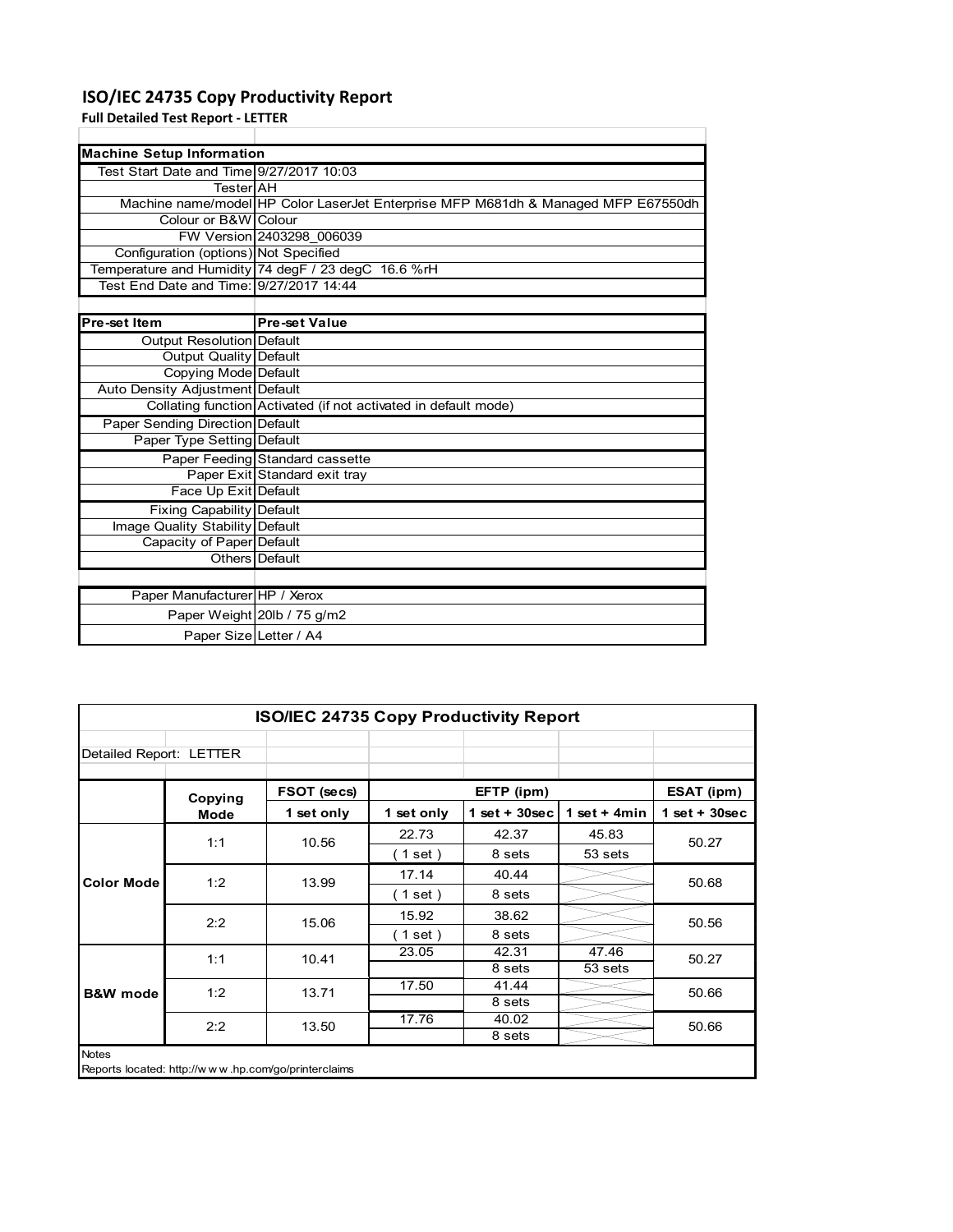# **ISO/IEC 24735 Copy Productivity Report**

**Full Detailed Test Report ‐ A4**

| <b>Machine Setup Information</b>         |                                                                                   |
|------------------------------------------|-----------------------------------------------------------------------------------|
| Test Start Date and Time 9/27/2017 10:03 |                                                                                   |
| TesterIAH                                |                                                                                   |
|                                          | Machine name/model HP Color LaserJet Enterprise MFP M681dh & Managed MFP E67550dh |
| Colour or B&W Colour                     |                                                                                   |
|                                          | FW Version 2403298 006039                                                         |
| Configuration (options) Not Specified    |                                                                                   |
|                                          | Temperature and Humidity 74 degF / 23 degC 16.6 %rH                               |
| Test End Date and Time: 9/27/2017 14:44  |                                                                                   |
|                                          |                                                                                   |
| Pre-set Item                             | <b>Pre-set Value</b>                                                              |
| <b>Output Resolution Default</b>         |                                                                                   |
| Output Quality Default                   |                                                                                   |
| Copying Mode Default                     |                                                                                   |
| Auto Density Adjustment Default          |                                                                                   |
|                                          | Collating function Activated (if not activated in default mode)                   |
| Paper Sending Direction Default          |                                                                                   |
| Paper Type Setting Default               |                                                                                   |
|                                          | Paper Feeding Standard cassette                                                   |
|                                          | Paper Exit Standard exit tray                                                     |
| Face Up Exit Default                     |                                                                                   |
| Fixing Capability Default                |                                                                                   |
| Image Quality Stability Default          |                                                                                   |
| Capacity of Paper Default                |                                                                                   |
|                                          | Others Default                                                                    |
|                                          |                                                                                   |
| Paper Manufacturer HP / Xerox            |                                                                                   |
|                                          | Paper Weight 20lb / 75 g/m2                                                       |
| Paper Size Letter / A4                   |                                                                                   |

÷.

| Detailed Report: A4 |             |             |              |                 |                 |                 |       |       |
|---------------------|-------------|-------------|--------------|-----------------|-----------------|-----------------|-------|-------|
|                     | Copying     | FSOT (secs) |              | EFTP (ipm)      |                 | ESAT (ipm)      |       |       |
|                     | <b>Mode</b> | 1 set only  | 1 set only   | $1$ set + 30sec | 1 set + 4 $min$ | $1$ set + 30sec |       |       |
|                     | 1:1         |             | 11.22        | 21.38           | 40.07           | 44.87           | 47.46 |       |
|                     |             |             | (1 set)      | 8 sets          | 50 sets         |                 |       |       |
| Colour<br>Mode      | 1:2         | 14.61       | 16.44        | 37.80           |                 | 48.00           |       |       |
|                     |             |             | (1 set)      | 8 sets          |                 |                 |       |       |
|                     | 2:2         | 15.16       | 15.82        | 37.66           |                 | 48.00           |       |       |
|                     |             |             | $1$ set)     | 8 sets          |                 |                 |       |       |
|                     |             |             | 1:1<br>11.61 |                 | 20.71           | 40.79           | 45.57 | 47.46 |
|                     |             |             |              | 8 sets          | 50 sets         |                 |       |       |
| <b>B&amp;W</b> mode | 1:2         | 12.95       | 18.52        | 38.64           |                 | 48.00           |       |       |
|                     |             |             |              | 8 sets          |                 |                 |       |       |
|                     | 2:2         | 14.36       | 16.70        | 38.04           |                 | 48.00           |       |       |
|                     |             |             |              | 8 sets          |                 |                 |       |       |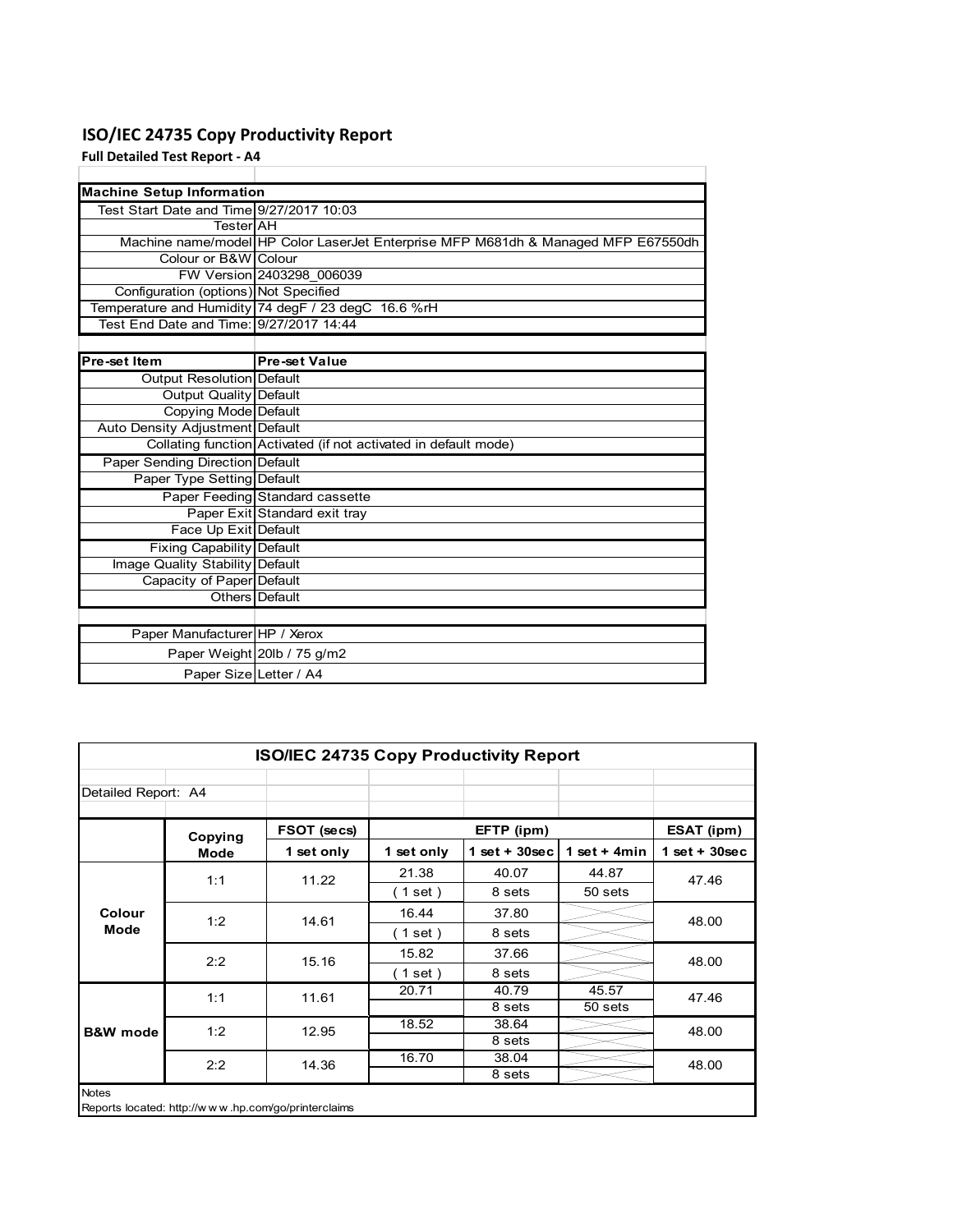# **ISO/IEC 17991 Scanning Productivity Report**

## **Full Detailed Test Report ‐ LETTER**

|            | <b>Machine Setup Information</b> |                                                                |
|------------|----------------------------------|----------------------------------------------------------------|
|            | Test Start Date and Time         | 10/2/2017 13:07                                                |
|            | Tester                           | AH                                                             |
|            | Machine name/model               | HP Color LaserJet Enterprise MFP M681dh & Managed MFP E67550dh |
|            | Colour or B&W                    | Colour                                                         |
|            | Configuration (options)          | Default                                                        |
|            | Temperature and Humidity         | 74 degF / 23 degC 16.6 %rH                                     |
|            | Voltage                          | 110V                                                           |
|            | Test End Date and Time           | 10/2/2017 16:43                                                |
|            |                                  |                                                                |
|            | <b>Preset Item</b>               | <b>Preset Value</b>                                            |
|            | Scanning resolution              | default (200 dpi)                                              |
|            | Colour or grey scale/B&W         | default (colour)                                               |
| Mode       | Duplex / simplex                 | default (simplex)                                              |
| and        | Original page size               | default (A4)                                                   |
| Setting    | Paper feed orientation           | default (long edge)                                            |
|            | Scan destination                 | default (shared network)                                       |
|            | Storing File Type                | default (PDF-multi)                                            |
|            | Auto scan quality adjustment     | default (factory preset default setting)                       |
| <b>ADF</b> | Paper feed direction             | default (long edge)                                            |
|            | Output orientation               | default                                                        |
| Paper-path | Scanning unit                    | default (duplex ADF)                                           |

# **ISO/IEC 17991 - Scan Summary Report: ADF Productivity Measurement**

|        |                           | <b>Scanning Mode</b> |              | <b>Measurement result</b> |
|--------|---------------------------|----------------------|--------------|---------------------------|
|        | File format<br>Resolution |                      | Scanning     | scESAT 30secA             |
|        | version                   |                      | side         | (ipm)                     |
|        | <b>PDF 1.4</b>            | 200                  | single sided | 79.49                     |
| Colour |                           |                      | double sided | 127.64                    |
| B&W    | <b>PDF 1.4</b>            | 200                  | single sided | 78.94                     |
|        |                           |                      | double sided | 127.38                    |

1) For more information see http://w w w .hp.com/go/printerclaims. 2) For the B/W results, the device scan setting is set to "Scan in B/W".

# **ISO/IEC 17991 - Scan Summary Report: Network Folder Productivity Measurement**

| <b>Summary Report: Letter</b> |                      |            |              |                           |                  |               |  |
|-------------------------------|----------------------|------------|--------------|---------------------------|------------------|---------------|--|
|                               | <b>Scanning Mode</b> |            |              | <b>Measurement result</b> |                  |               |  |
|                               | File format          | Resolution | Scanning     | scEFTP 30secF             | File size 30secF | Number of     |  |
|                               | version              |            | side         | (ipm)                     | (Mbyte)          | Sets (30secF) |  |
| Colour                        | <b>PDF 1.4</b>       | 200        | single sided | 56.78                     | 3.83             | 11.00         |  |
|                               |                      |            | double sided | 73.24                     | 6.62             | 18.00         |  |
| <b>B&amp;W</b>                | <b>PDF 1.4</b>       | 200        | single sided | 62.12                     | 2.07             | 11.00         |  |
|                               |                      |            | double sided | 71.44                     | 3.48             | 18.00         |  |
| Notes                         |                      |            |              |                           |                  |               |  |

Notes 1) For more information see http://w w w .hp.com/go/printerclaims. 2) For the B/W results, the device scan setting is set to "Scan in B/W".

|                               | ISO/IEC 17991 - Scan Full Report: ADF Productivity Measurement |                      |                  |                       |                           |                        |  |  |
|-------------------------------|----------------------------------------------------------------|----------------------|------------------|-----------------------|---------------------------|------------------------|--|--|
| <b>Summary Report: Letter</b> |                                                                |                      |                  |                       |                           |                        |  |  |
|                               |                                                                | <b>Scanning Mode</b> |                  |                       | <b>Measurement result</b> |                        |  |  |
|                               | File format<br>version                                         | Resolution           | Scanning<br>side | scEFTP 1setA<br>(ipm) | scEFTP 30secA<br>(ipm)    | scESAT 30secA<br>(ipm) |  |  |
| Colour                        | <b>PDF 1.4</b>                                                 | 200                  | single sided     | 37.06                 | 70.47                     | 79.49                  |  |  |
|                               |                                                                |                      | double sided     | 41.55                 | 114.63                    | 127.64                 |  |  |
|                               | <b>PDF 1.4</b>                                                 | 200                  | single sided     | 34.28                 | 72.06                     | 78.94                  |  |  |
| B&W                           |                                                                |                      | double sided     | 47.56                 | 110.41                    | 127.38                 |  |  |

Notes 1) For more information see http://w w w .hp.com/go/printerclaims. 2) For the B/W results, the device scan setting is set to "Scan in B/W".

| <b>Summary Report: Letter</b>                                                                                                                               |                        |                      |                  |                       |                           |                             |                               |
|-------------------------------------------------------------------------------------------------------------------------------------------------------------|------------------------|----------------------|------------------|-----------------------|---------------------------|-----------------------------|-------------------------------|
|                                                                                                                                                             |                        | <b>Scanning Mode</b> |                  |                       | <b>Measurement result</b> |                             |                               |
|                                                                                                                                                             | File format<br>version | Resolution           | Scanning<br>side | scFFTP 1setF<br>(ipm) | scFFTP 30secF<br>(ipm)    | File size 30secF<br>(Mbyte) | Number of<br>Sets<br>(30secF) |
| Colour                                                                                                                                                      | <b>PDF 1.4</b>         | 200                  | single sided     | 26.66                 | 56.78                     | 3.83                        | 11                            |
|                                                                                                                                                             |                        |                      | double sided     | 25.33                 | 73.24                     | 6.62                        | 18                            |
| <b>B&amp;W</b>                                                                                                                                              | <b>PDF 1.4</b>         | 200                  | single sided     | 25.33                 | 62.12                     | 2.07                        | 11                            |
|                                                                                                                                                             |                        |                      | double sided     | 26.66                 | 71.44                     | 3.48                        | 18                            |
| <b>Notes</b><br>1) For more information see http://www.hp.com/go/printerclaims.<br>2) For the B/W results, the device scan setting is set to "Scan in B/W". |                        |                      |                  |                       |                           |                             |                               |

|            | <b>Test System Parameters</b> |                                                       |  |  |  |
|------------|-------------------------------|-------------------------------------------------------|--|--|--|
|            | <b>Item</b>                   | Value                                                 |  |  |  |
|            | Computer name                 | HP Compaq Elite 8300 Small Form Factor                |  |  |  |
|            | Processor                     | Intel Core i7 -3770, 3.4 GHz                          |  |  |  |
|            | System Chip Set               | Intel C216 Chipset Family SMBus Host Controller       |  |  |  |
|            | <b>System Board</b>           | System devices, default system BIOS                   |  |  |  |
|            | <b>System Memory</b>          | 4 GB                                                  |  |  |  |
| System     | Hard Drive Subsystem          | Standard disk drive (Seagate)                         |  |  |  |
|            | Video Subsystem               | AMD Radeon HD 6350                                    |  |  |  |
|            | Optical Drive                 | HP DVD A DH16aCSHR ATA                                |  |  |  |
|            | I/O Subsystem                 | <b>Builtin</b>                                        |  |  |  |
|            | <b>USB Subsystem</b>          | USB 2.0/3.0                                           |  |  |  |
|            | Operating System              | Windows 7 Business/Ultimate, 64 bit, Build 7601, SP 1 |  |  |  |
|            | Location of network folder    | PC                                                    |  |  |  |
|            | Internet Protocol             | IP <sub>v4</sub>                                      |  |  |  |
| Scanning   | <b>Transfer Protocol</b>      | <b>SMB</b>                                            |  |  |  |
| Device     | Hub                           | Trendnet Router and Gbit Switch                       |  |  |  |
| Connection | Network Speed                 | TCP 10/1000 Mbit Ethernet                             |  |  |  |
|            | <b>Connetion Cable</b>        | Cat6 Straight cable                                   |  |  |  |
|            | Wireless router               | No use                                                |  |  |  |
|            | Others                        | No use                                                |  |  |  |